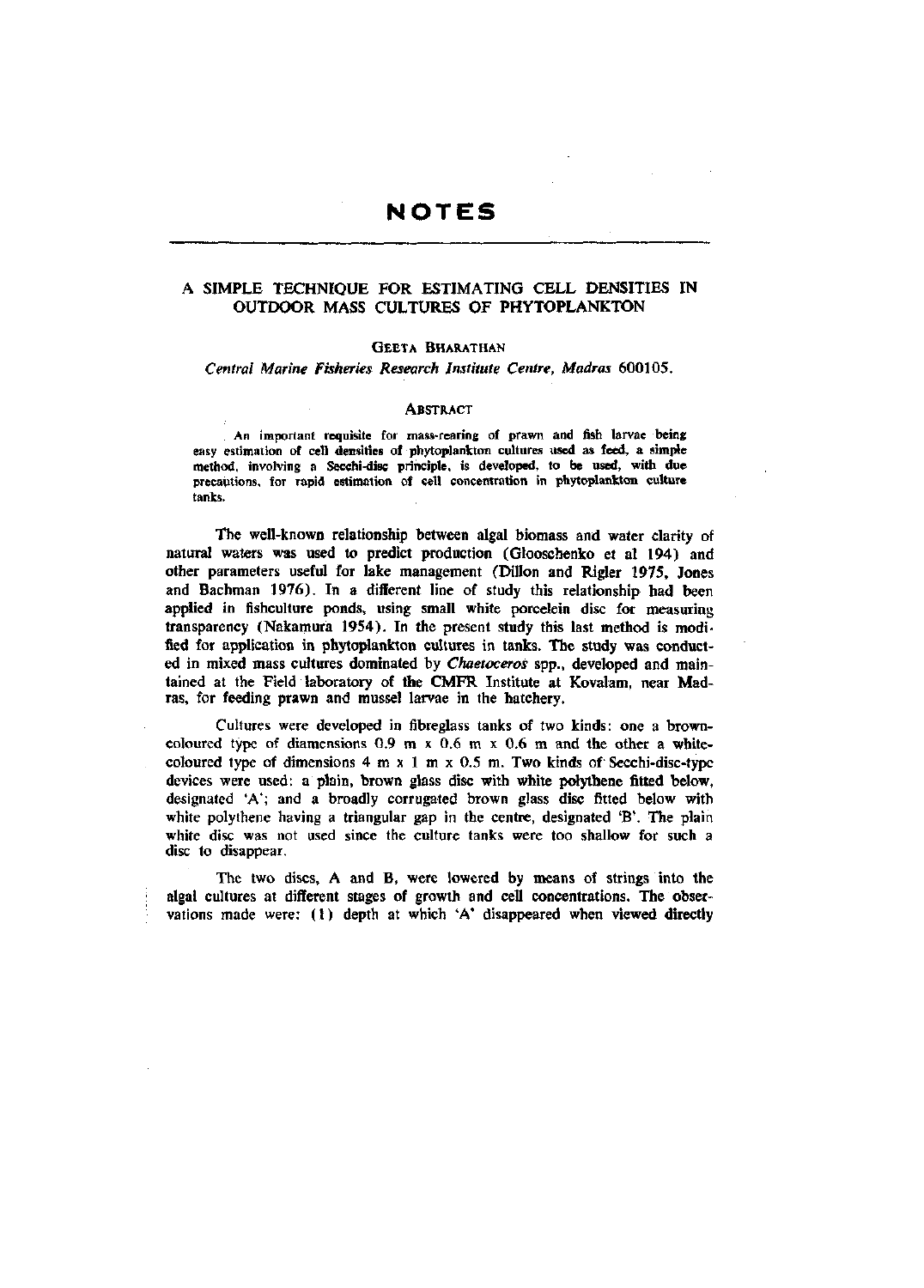from above  $(-a)$ ; (2) depth at which the central triangle in 'B' was no longer distinguishable  $(-b)$ ; and  $(3)$  concentration of cells in all cultures, which was determined using a haemocytometer  $(\Sigma c)$ . Regression of 'c' on 'a' and 'b' was calculated and trend lines were plotted (Fig. 1). Observations were made every month between September 1981 and March 1982.



FIG. 1. Relationship between density of culture and depth of disappearance of disc 'A' in brown tank (A) and in white tank (C); and of disc 'B' in brown tank (B) and in white tank (D).

Scatter diagrams revealed that the relationship between cell density and the depth at which the disc disappeared was a straight line in all cases (Fig. 1). The two parameters were negatively correlated, with values of 'r' ranging from  $-0.72$  to  $-0.83$ . The regression relations were as follows:

*Brown Tank* 

Disc 'A': Y 54.51-12.67 X; r  $\sim$  -0.83; r<sup>2</sup> = 0.69, significant at 1% level.

Disc 'B': Y = 48.01-6.86 X; r = -0.79;  $t^2$  = 0.62, significant at 1% level.

*White Tank* 

- Disc 'A':Y 42.76—7.69 X;  $r = -0.72$ ;  $r^2 = 0.51$ , significant at 5% level.
- Disc 'B': Y = 46.29-11.53 X;  $r = -0.84$ ;  $r^2 = 0.71$ , significant at 1% level.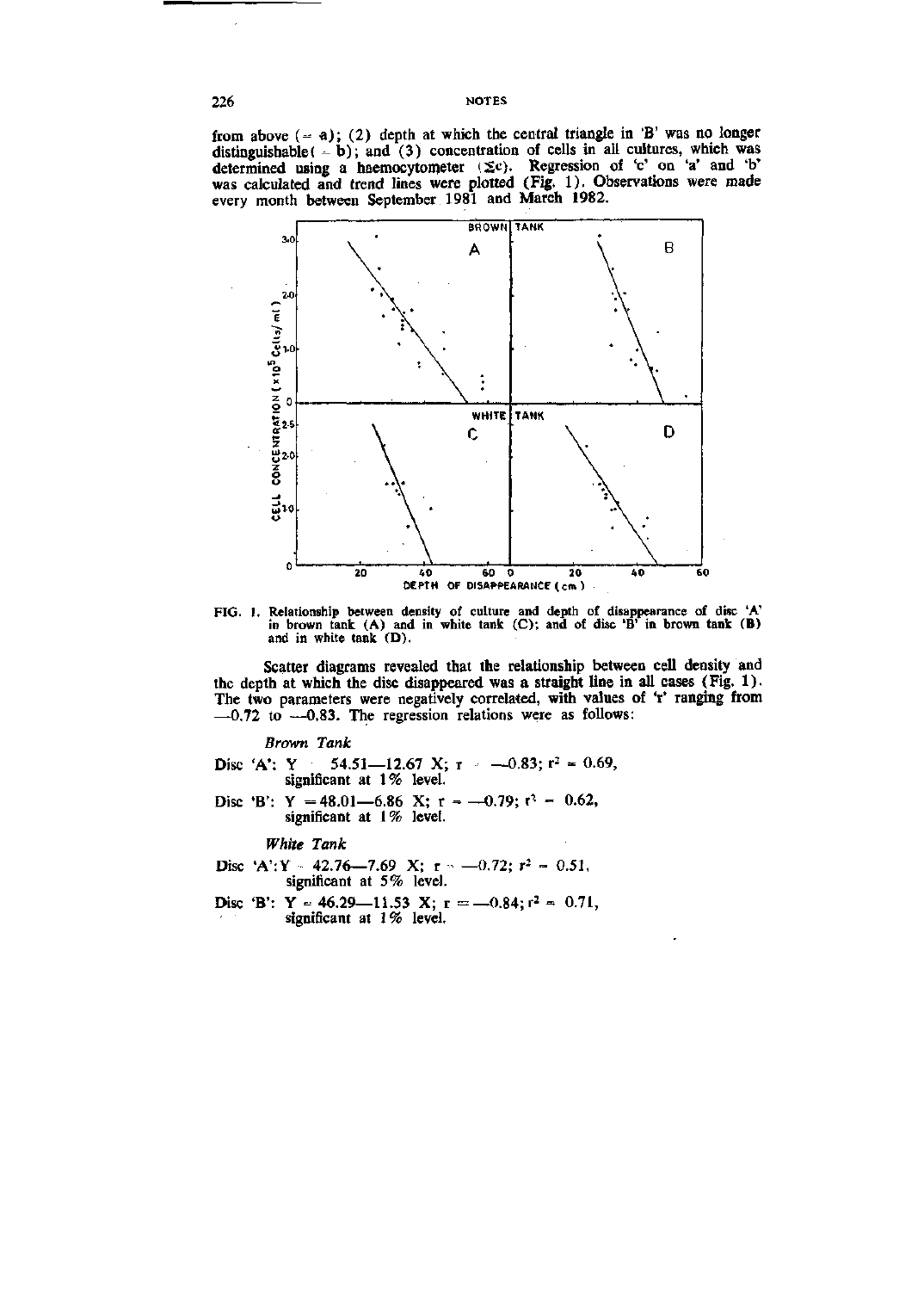#### NOTES 227

The regression relations revealed that sensitivity of this method varied according to the kind of disc and of tank used, which could be inferred from the slope in each case.

1. The value of 'b' was —12.67 when disc 'A' was used and only —6.86 when disc 'B' was used in the brown tank, indicating greater sensitivity of the method when disc 'A' being employed in this tank.

2. The situation was reversed when the test was conducted in the white tank. Values of 'b' were  $-7.69$  and  $-11.53$  for discs 'A' and 'B', respectively, showing greater sensitivity of disc 'B'. Further,  $r^2 = 0.51$  in the case of disc 'A' was significant only at the 5% level.

From the above it may be concluded that disc 'A' went better with the brown tank, whereas disc 'B' was better with the white tank.

Because of the occurrence of detritus in natural waters, it is deemed more appropriate to consider photic depth to be a function of production rather than the reverse. The correlation between chlorophyll 'a' concentration and Secchi-disc transparency had been high  $v^2 = 0.83$ ) in natural lakes and low  $( = 0.44)$  in artificial lakes in Canada, this difference being due to the difference in detrital component (Canfield and Bachman 1981). But the present study was confined to culture systems, which are more controlled and better defined than natural systems. Shigeno (1978) had mentioned the problems (eg., organic detritus, dissolution of coloured substances from larval excreta) involved in using the method of Nakamura to regulate the water in prawn rearing tanks. However, these factors too did not interfere in the present study. Moreover, the present method does not claim to be an accurate means of estimating culture density, but to be one that can be adopted as a rule of thumb for feeding larvae.

The advantages of the method are: (1) it gives ease and quickness in estimation; (2) it is more objective than eye-estimation (which is usually resorted to owing to lack of time or technical personnel for feeding larvae. This is particularly important when one considers the long-term objective of developing hatchery technology into a cottage industry); and (3) species composition during hot, sunny months being practically same around Madras, it can be applied with some confidence.

The disadvantage of this method is that it is not very accurate. However, there is much scope for refining it. This could be done taking into account the following factors:

1. Effect of insolation: the light intensity prevailing at the time of observation should be related to the depth of disappearance of disc. All observations in this study were made on bright sunny days and not much variation was seen between observations made during different months.